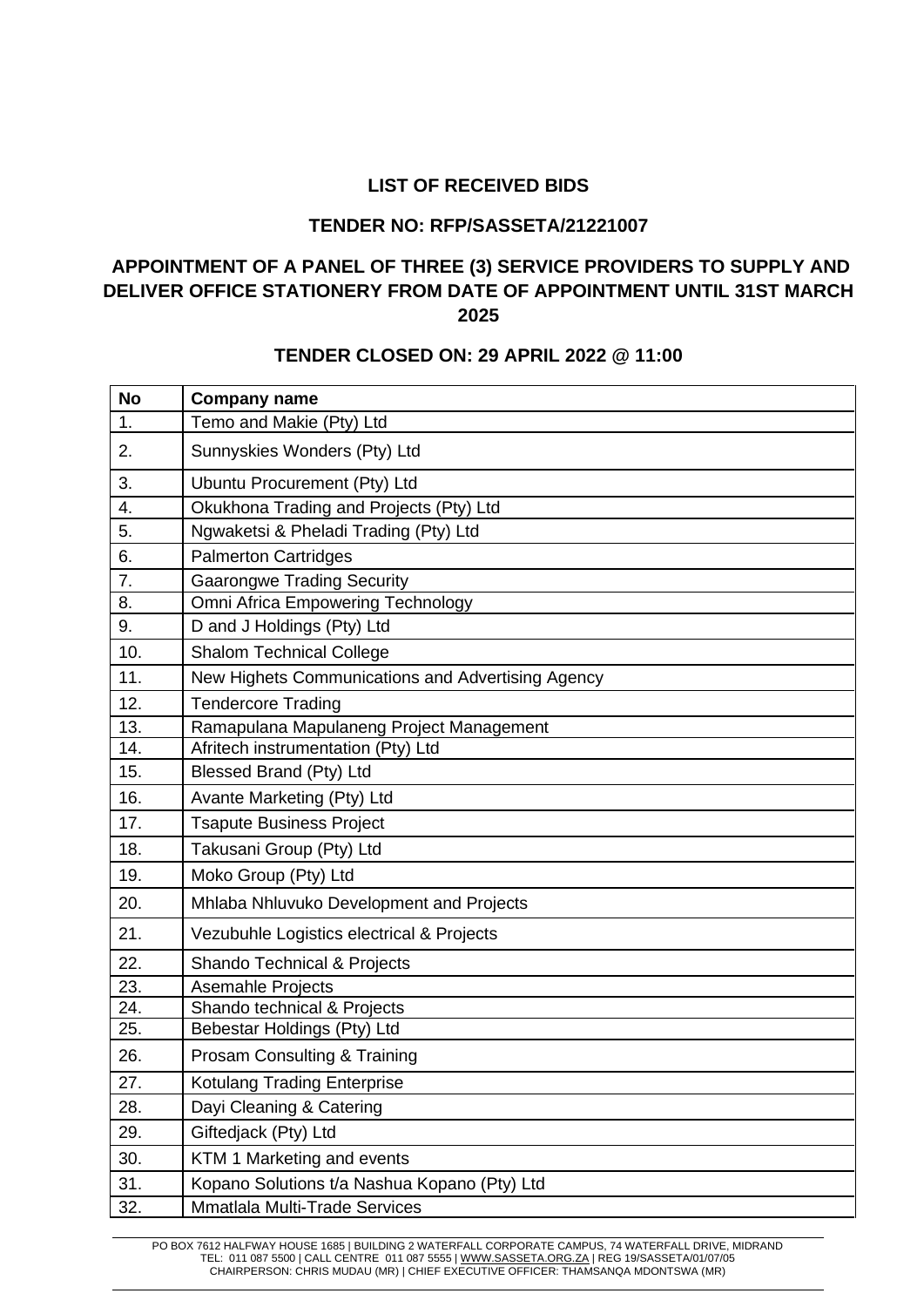| <b>No</b> | <b>Company name</b>                         |
|-----------|---------------------------------------------|
| 33.       | Izindaba Ezinohlonze (Pty)Ltd               |
| 34.       | Phumulti Pest Control Management Services   |
| 35.       | Rest MK (Pty) Ltd                           |
| 36.       | Babolicious Trading (Pty) Ltd               |
| 37.       | Bhlale cleaning & supplier                  |
| 38.       | <b>JLP Trading</b>                          |
| 39.       | Ralebofu Trading (Pty) Ltd                  |
| 40.       | <b>Lutak Consulting CC</b>                  |
| 41.       | Gomolemo Bokang Trading & Projects          |
| 42.       | Trintapax (Pty) Ltd                         |
| 43.       | <b>Esizwe Group</b>                         |
| 44.       | <b>Narrow Path Investments</b>              |
| 45.       | Ditshehla Business Holdings                 |
| 46.       | Freedom Express Security and Projects       |
| 47.       | Precorp Marketing & Communication           |
| 48.       | Mmamashela Investments (Pty) Ltd            |
| 49.       | Mathematical Institute of Science (Pty) Ltd |
| 50.       | Think Royalty and Projects                  |
| 51.       | Africa Projects                             |
| 52.       | Kulanati financial solutions                |
| 53.       | <b>SCM Facilities Services</b>              |
| 54.       | Sechaba le kgotso Investments               |
| 55.       | <b>Onolok Trading and Projects</b>          |
| 56.       | <b>KLM Setati Food Servisces</b>            |
| 57.       | Permax Manufacturing (Pty) Ltd              |
| 58.       | Sibanye vision Consulting                   |
| 59.       | Unijees (Pty) Ltd                           |
| 60.       | Jonjour Holdings (Pty) Ltd                  |
| 61.       | Masana Projects and Supplies                |
| 62.       | Jenga Group                                 |
| 63.       | <b>ShaNeal Distributors</b>                 |
| 64.       | Destiny Legacy Projects (Pty) Ltd           |
| 65.       | Leba Group (Pty) Ltd                        |
| 66.       | Pro-Pc CC                                   |
| 67.       | <b>Blue Rain Trading 48</b>                 |
| 68.       | Stefani Trading & Projects                  |
| 69.       | Nyanikhoza Enterprises (Pty) Ltd            |
| 70.       | Ntlepo Corporate (Pty) Ltd                  |
| 71.       | Leopard rock office supplies (Pty) Ltd      |
| 72.       | Q and Monica Mahlangu Transport & Projects  |
| 73.       | Jabatha Paper and Stationery                |
| 74.       | Seetsa Multi Projects                       |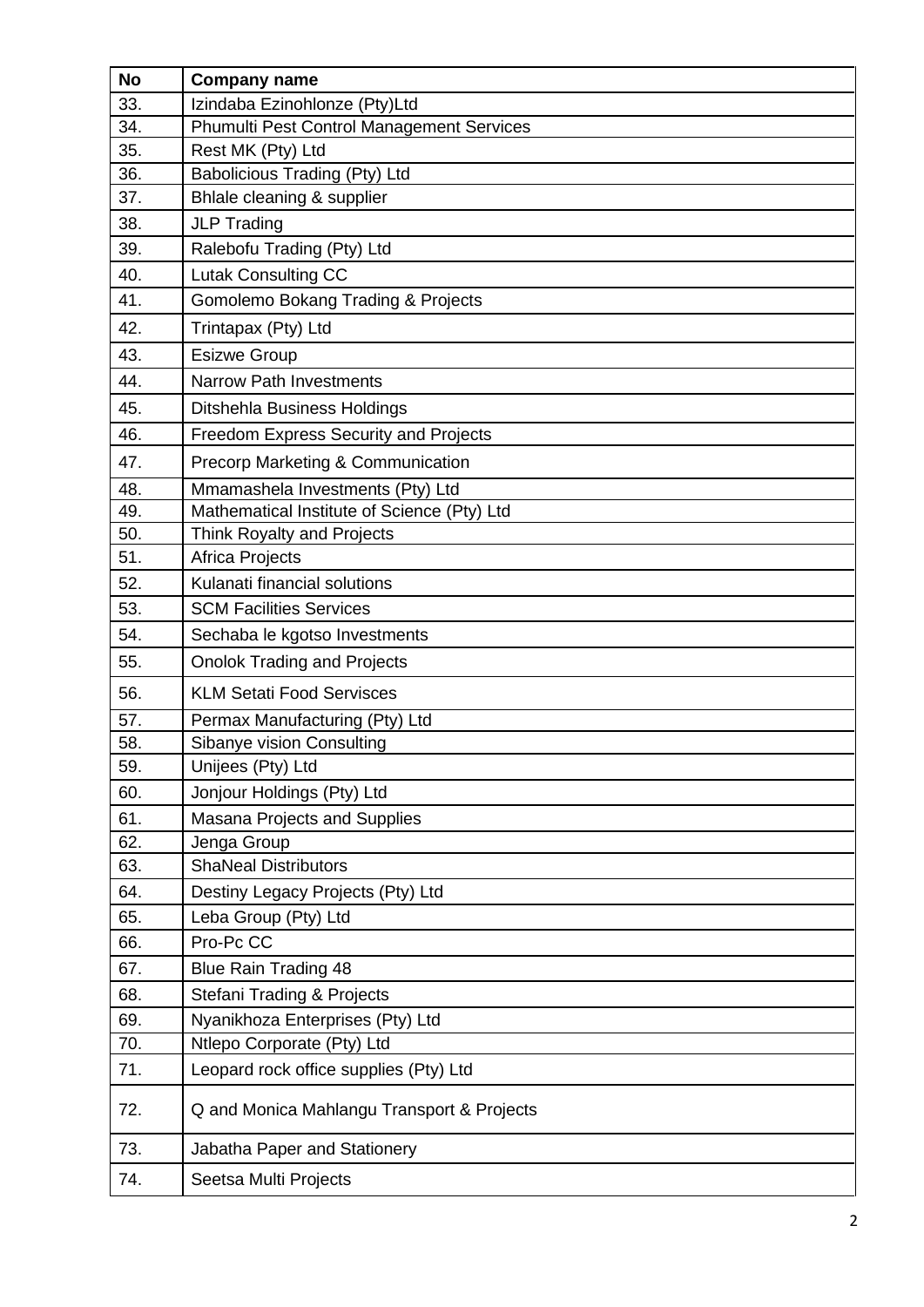| <b>No</b>    | <b>Company name</b>                                  |
|--------------|------------------------------------------------------|
| 75.          | Sojama Investment (Pty) Ltd                          |
| 76.          | Jemla Holdings (Pty) Ltd                             |
| 77.          | Five Rights (Pty) Ltd                                |
| 78.          | Mumbo Omhlophe Transport                             |
| 79.          | Intsika Business & Legal Consulting                  |
| 80.          | SLDarnie (Pty) Ltd                                   |
| 81.          | Zothando Services (Pty) Ltd                          |
| 82.          | Lwakhe Investments cc                                |
| 83.          | <b>Tender Hearted Tranning &amp; Projects</b>        |
| 84.          | <b>Nechi Environmental Consulting</b>                |
| 85.          | Khumane Investments                                  |
| 86.          | Mccgri Multi Services (Pty) Ltd                      |
| 87.          | <b>Admin and Business Clinic</b>                     |
| 88.          | Makteck Enterprises (Pty) Ltd                        |
| 89.          | <b>Balo Holdings</b>                                 |
| 90.          | <b>Itsose Public Relations</b>                       |
| 91.          | Dingwana Supplier & Projects cc                      |
| 92.          | Simico Enterprises (Pty) Ltd                         |
| 93.          | Vallot Industries (Pty) Ltd                          |
| 94.          | New Group Trading (Pty) Ltd                          |
| 95.          | Masheleni Trading and Projects (Pty) Ltd             |
| 96.          | Mashaopane Construction & Supply                     |
| 97.          | <b>Luranga Trading Enterprise</b>                    |
| 98.          | Xenocorp 279                                         |
| 99.          | Blu QBE Media (Pty) Ltd                              |
| 100.<br>101. | Rali's Projects and Suppliers<br>Step Edge (Pty) Ltd |
| 102.         | Amabuyaze Trading and Projects (Pty) Ltd             |
| 103.         | <b>Prest Business Suppliers</b>                      |
| 104.         | Mpho to Moeng (Pty) Ltd                              |
| 105.         | Ph Trading (Pty) Ltd                                 |
| 106.         | DNN Holdings (Pty) Ltd                               |
| 107.         | MJ Ngamakita Investments                             |
| 108.         | Vakhova Management Consulting                        |
| 109.         | 1 Tree Projects (Pty) Ltd                            |
| 110.         | Leafy Space (Pty) Ltd                                |
| 111.         | Vision Mixer Trading & Projects                      |
| 112.         | Boke Trading & Projects cc                           |
| 113.         | Reajaretsoe Trading and Projects                     |